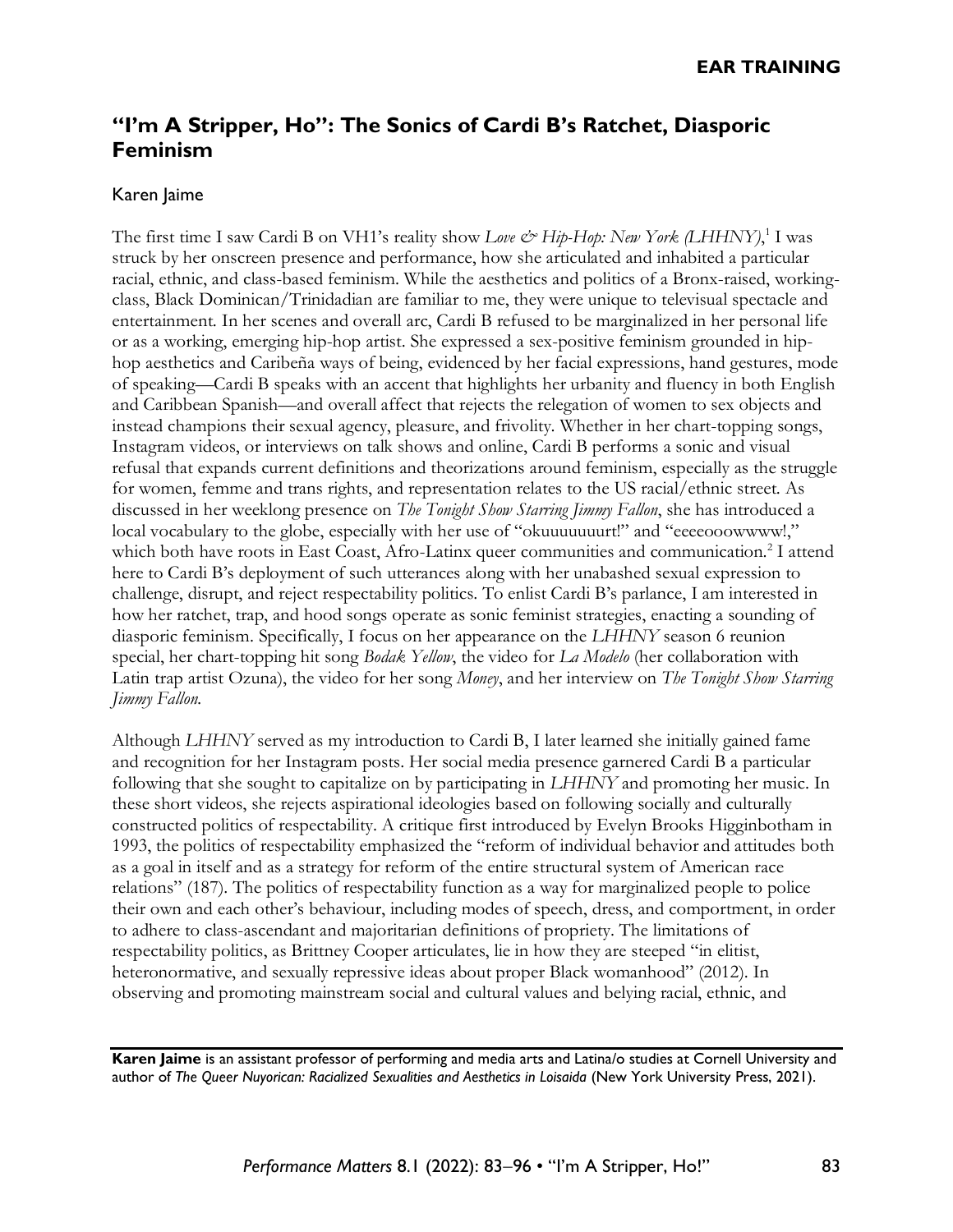gendered stereotypes, people are ideally rewarded with acceptance and a vaulted status previously denied them by raced class comportment and stereotyping.

Cardi B's Instagram videos highlight how she uses both sound and image as a tactic for disrupting this configuration. In one of her earlier videos, she speaks directly into the camera, her hair worn in long braids as she wears a low-cut Lycra top and responds to the question of what she does for employment. Her answer, delivered in a sing-song cadence, is that she is a "ho, a stripper ho," who is about that "schmoney," aka money (Washpoppin TV 2015). Such brash avowal of sex work and sex-positive feminism relayed in a lighthearted manner both acknowledges and seeks to diffuse the stigma associated with sex work. Her declaration, in turn, operates as part and parcel of Cardi B's meteoric rise to fame and notoriety, ensconcing her nascent musical career within the frame of ratchetness and a hood worldview that, I argue, is also a sounding of diasporic feminism made anew via the interlocking mediums of the stripper pole, Instagram videos, talk show guest appearances, reality television scandals, and celebrity and hip-hop music and videos.

## **Sounds of Ratchetness**

In her essay "A Ratchet Lens: Black Queer Youth, Agency, Hip Hop, and the Black Ratchet Imagination," Bettina L. Love challenges the usage of "ratchet" to define Black women as "loud, hot-tempered, and promiscuous" (2017, 539). A ratchet sound is disruptive, sonically challenging the limits of proper behaviour for women of colour through the interplay between sound, image, and message. Drawing on the work of Cooper, who pushes us to imagine a feminist practice and female subjectivity beyond the binary of respectable and ratchet, Love's essay proposes a necessary methodological approach, one that radically engages the visual and the aural/sonic in what she terms "a Black ratchet imagination lens" (539). A Black ratchet imagination is grounded in a recognition of the complicated ways that agency is enacted by "Black queer youth who are resisting, succumbing to, and finding pleasure in hip hop by undoing the heteropatriarchal, liberating, queer, homophobic, sexist, feminist, hyper-local, global, ratchet, and conservative space of hip hop" (540). Ratchet signifies modes of behaviour that challenge respectability politics, intentionally or not, and often operate as sites of resistance for people erased and/or objectified in representation, popular culture, and the public sphere. Further, as argued by Nikki Lane, ratchetness does not require permission and centres Black women's pleasure while challenging definitions of "classy-ness" and extending the conditions of possibility for *all* Black women, "calling out and critiquing the delicate sensibilities of middle-class Blackness" (2019, 108). I agree with Lane that the performative potential of ratchet is most clearly evident in hip-hop, a sonic space where Black women are able to "evoke the ratchet," in particular the "sultry basslines" and the explicit sexual lyrics in order to devise and circulate images that call attention to their bodies and sex on their own agentive terms. I draw on Cooper's and Lane's critical interventions on ratchetness to underscore how an embrace of ratchetness operates as a rejection of respectability politics and an acknowledgment of how the politics of respectability have failed Black women, denying them the very access that it promises to provide.

To be clear, as a ratchet feminist Cardi B intentionally uses hip-hop, alongside trap and reggaeton, to sonically articulate a diasporic feminism that encompasses the complexities of her racial and ethnic identity while simultaneously performing her disavowal of proper, "respectable" behaviour for women of colour. Further, her articulation of diasporic Blackness recontextualizes the too-often United States-centric representation of Blackness within hip-hop circles, while her ratchetness upends the proscribed upward mobility that rewards more sanctioned and complicit modes of hip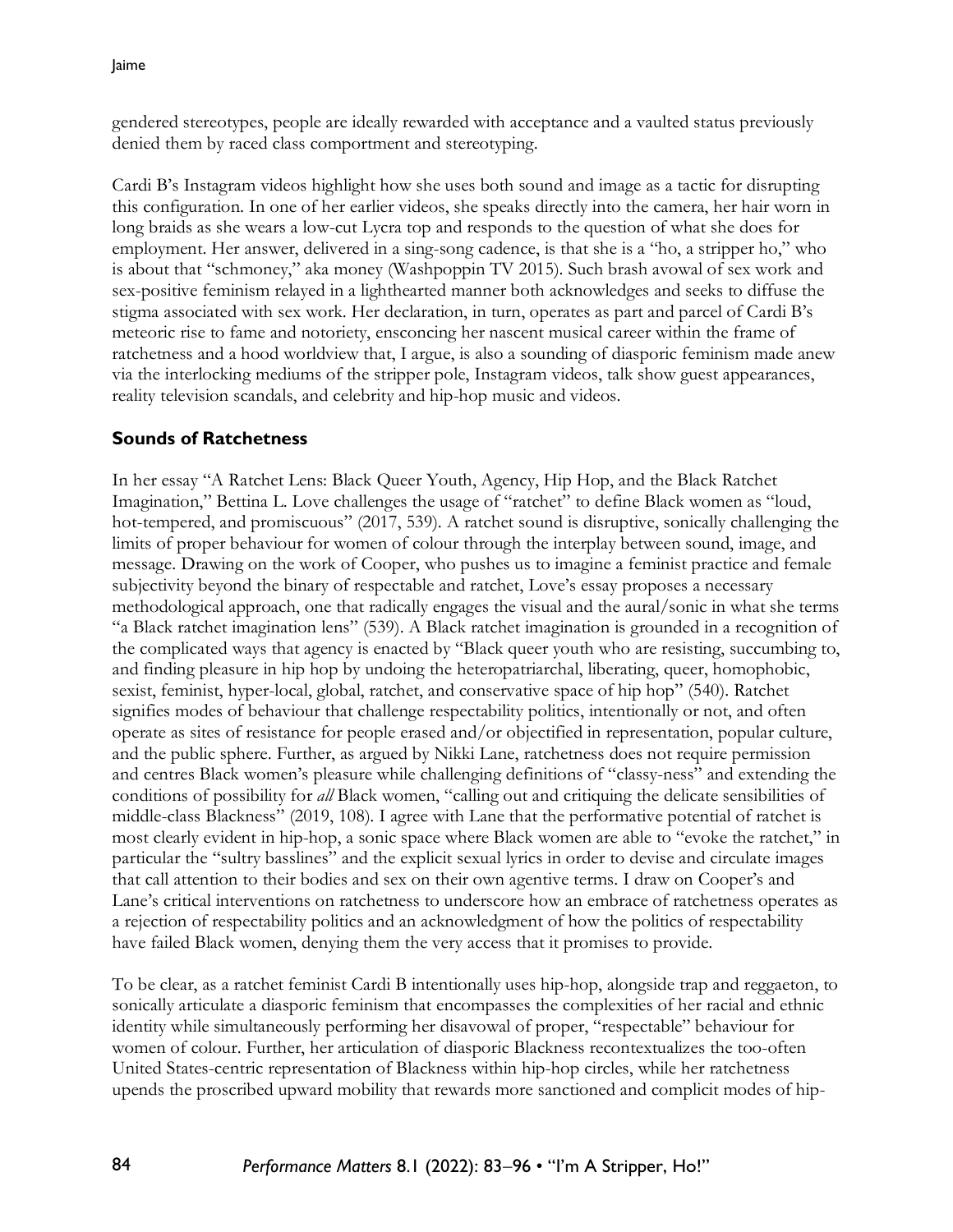hop femininity. Through her social media posts, musical productions, and interviews, Cardi B demonstrates a commitment to "keeping it real"—however, her version of realness deviates from those expressed by other hip-hop feminists such as Joan Morgan. Morgan's hip-hop feminism, defined as "a feminism brave enough to fuck with the grays," refers to artists who demonstrate an investment in keeping it real while simultaneously reifying the binary of good/bad or respectable/vulgar. Hers is a feminism that does not challenge but rather engages the binary (Morgan 2000, 59). "Fucking with the grays" is Morgan's argument that women can be both—they can align themselves with respectability politics *and* express a sexuality that pushes the boundaries of what is considered acceptable, operating within "subtle, intriguing shades of gray" (62). Throughout her career, Cardi B has generally eschewed Morgan's "grays" for staunch alignment—she defines herself as pro-Black, pro-woman, and as a self-described Bernie Sanders supporter. Cardi B does not inhabit or perform within the grays in the way Morgan defines them. Her version of feminism signifies on earlier versions of hip-hop feminism while simultaneously challenging them, pushing hip-hop feminism to broaden its scope and sharpen its political alignments.

#### **Misogyny, Hip-Hop, and Ratchet Feminism**

During *Love & Hip-Hop: New York'*s season 6 reunion special, Cardi B entered into an argument with Grammy-nominated hip-hop artist and rapper Peter Gunz. As with most reality television reunion specials, the host sat centre-stage in an armchair with two couches, each containing three cast members, on either side. Due to the size of the *LHHNY* cast, there were also couches facing the host in the front row of the audience. Cardi B sat on the couch to the host's left, next to Peter Gunz and music producer Cisco Rosado. The host asked Cardi B: "What is the craziest thing you've used a man for?" to which Cardi responded: "You pay my rent for six months straight because you like me" (VH1 2016). She delivered her response in a low voice with a flat tone, employing a matter-offact delivery that came across as factual and unapologetic. Fellow cast member Yandi Smith chimed in, stating that all relationships are about an exchange, be it monetary or emotional. Cardi B corroborated Smith's assessment, this time deploying a different vocal inflection; no longer devoid of affect, her delivery came at a faster tempo and a higher pitch, evidencing her defiant and confrontational stance. Here Cardi B's verbal posturing reflected her refusal to attend to a partner's sexual, monetary, or emotional needs without receiving anything in return. She continued, offering verbal punches as she laid out the dynamics of these transactional interactions, relaying to the host and the audience that some married men approach women, wishing to enjoy their company for "free," and that her response has frequently been that she has bills that need to be paid. She spat out the word "paid" with a slight lilt on the final syllable, her tone suggestive of a question but all the while explicitly framing how these interactions are inherently contractual and transactive. Through referring to her personal experience[s], Cardi B poses the question: Why should women give—be it of their time, attention, or affection—without expecting anything in return, up to and including monetary compensation?

This moment in the reunion reflects Cardi B's usage of the sonic strategies of ratchetness—she unapologetically affirmed her sex positivity and did not sanitize or frame her interactions with men as anything but contractual, subsequently resisting her erasure and objectification by fully inhabiting her positionality. Her subjectivity pushes back against Morgan's definition of hip-hop feminism's "grays," wherein women can both align themselves with respectability politics and push the boundaries of what is deemed acceptable; for Cardi B, it is about dismantling those structures altogether. At this point, Peter Gunz interjected, criticizing women who request money from a man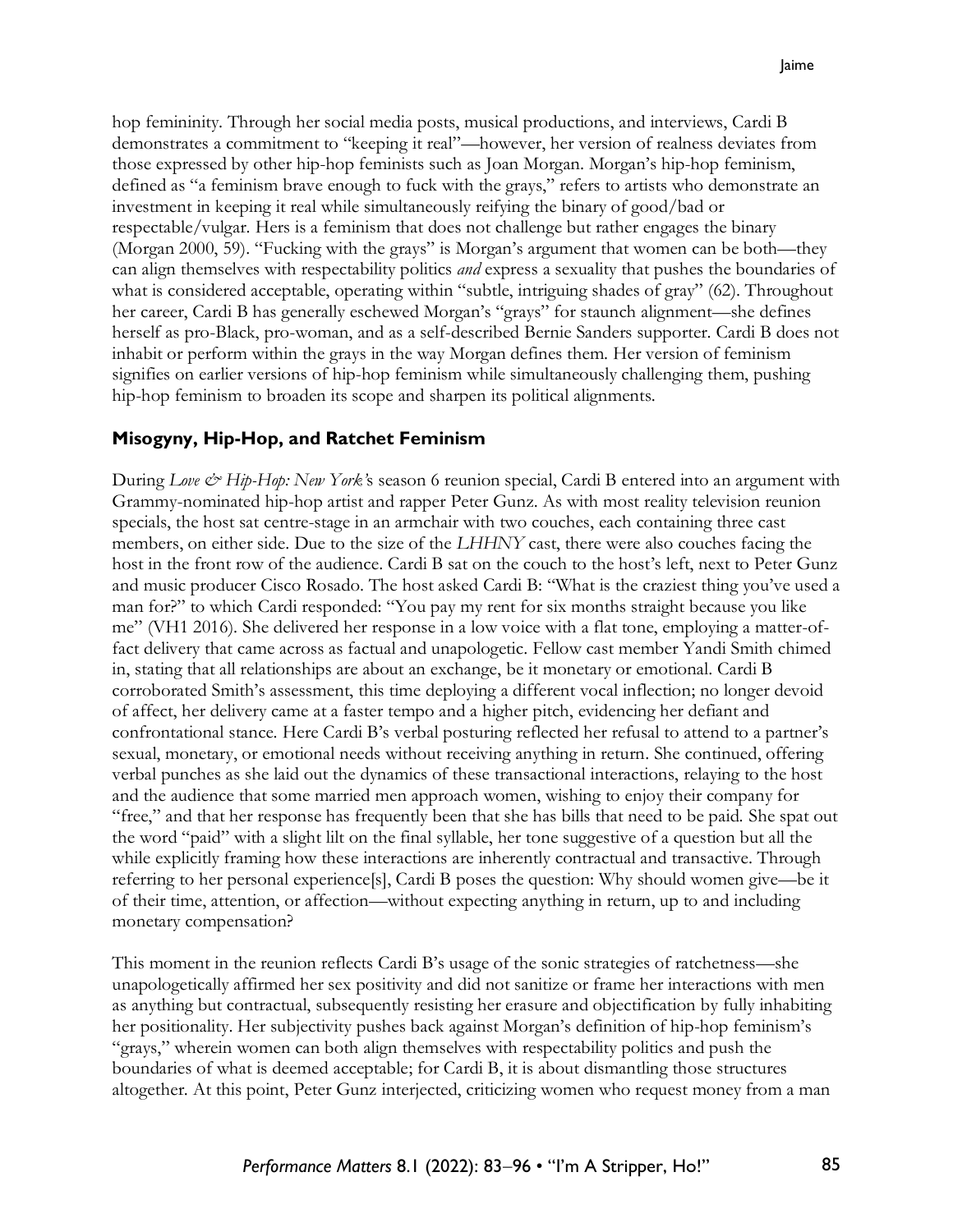Jaime

in exchange for sexual favours. Cardi B then clarified that it was not only about being paid for sex and questioned why she and other women shouldn't receive financial support from her/their male romantic partners. Gunz then described her behaviour as "ho-ish," attempting to both slut-shame Cardi B and reassert his cis-male dominance by setting the economic and emotional parameters for heterosexual coupling and mating. In turn, Cardi B rejected this framing by confronting Gunz about his problematic relationship with the two women sitting on the couch across from them, Amina Pankey and Tara Wallace. She turned to face him, raised her voice, and spoke rapidly, the accelerated speed and raised volume of her delivery denoting the urgency of what she was saying and simultaneously working to disrupt and challenge Gunz's misogyny. This moment reminded viewers of how, throughout the season, Gunz kept affirming to each woman that he was in a monogamous relationship with only her while fathering children with both women who were born just months apart. Cardi B directly confronted the unequal dynamic of Gunz's romantic and sexual entanglements with these women by expressing that the only things he ever gave Pankey and Wallace were "babies." Gutturally spitting out the word "babies," Cardi B attended to how the labour of bearing his children and caring for them ultimately fell on these women without the fulfilment of commitment that they sought and he promised.

As the argument continued, Cardi B suggested that perhaps they should have used him for his money since now, because of him, two intelligent women were looking "stupid" on stage. Her delivery of the word "stupid," similar to her utterance of "babies," served as a chastisement of Gunz's behaviour and demonstrated her feminist solidarity with Pankey and Wallace. Gunz pushed back, denouncing Cardi B's sexual behaviour and economic use of heterosexual romance, attempting to reduce her to the trope of a gold digger. She refused to back down, matching his verbal delivery and raising her voice in return, questioning the logics that construed her as abject when she is operating within the same moral ideology and transactional economy as "respectable" women whose husbands and partners purchase goods for them in return for love, affection, and time spent together. Cardi B's confrontation with Gunz during the reunion highlights how, as Tricia Rose argues, respect for women is part of an exchange that follows social codes and conventions that include "be respectful" and "be modest" (2008, 119). Rose's assessment that this framework "undermines what real respect for women requires: an active commitment to women's equality and justice" encapsulates Cardi B's response to Gunz, who continually disrespects and objectifies women, yet attempts to hold them to task for what he defines as improper behaviour (119).

Moreover, this interaction with Gunz evinces how Cardi B critically operates within hip-hop culture, drawing from its sexist stereotypes and tropes—the opportunistic woman who uses men for money, often presented as having no abilities beyond sex, and who deserves to be treated as a sidepiece and how she works to dismantle and repurpose those tropes in her musical message and productions. Especially of note in this moment, Cardi B varied the speed of her verbal delivery, shifted her tonal inflections, and employed an urban argot inflected with regional (Bronx, NYC), ethnic (Dominican Spanish), and class (blue-collar) specificities as a means of conveying her argument and reflecting how her sociocultural positionality undergirds her diasporic feminism. Rather than back down to Gunz in order to appear demure or to express contrition for her "immoral" or "inappropriate" behaviour, she instead aligned herself with the two other Black women that Gunz deceived. Specifically, Cardi B's conflict with Gunz highlights the patriarchy and misogyny in the music industry, where men like Gunz can shame women for sex positivity while they enjoy and boast about random sex as an example of (hetero) masculinity that is celebrated and rewarded. In turn, Cardi B, as an up-and-coming female rapper—she had yet to achieve any substantial commercial musical success at this time—is expected to remain silent. Instead, she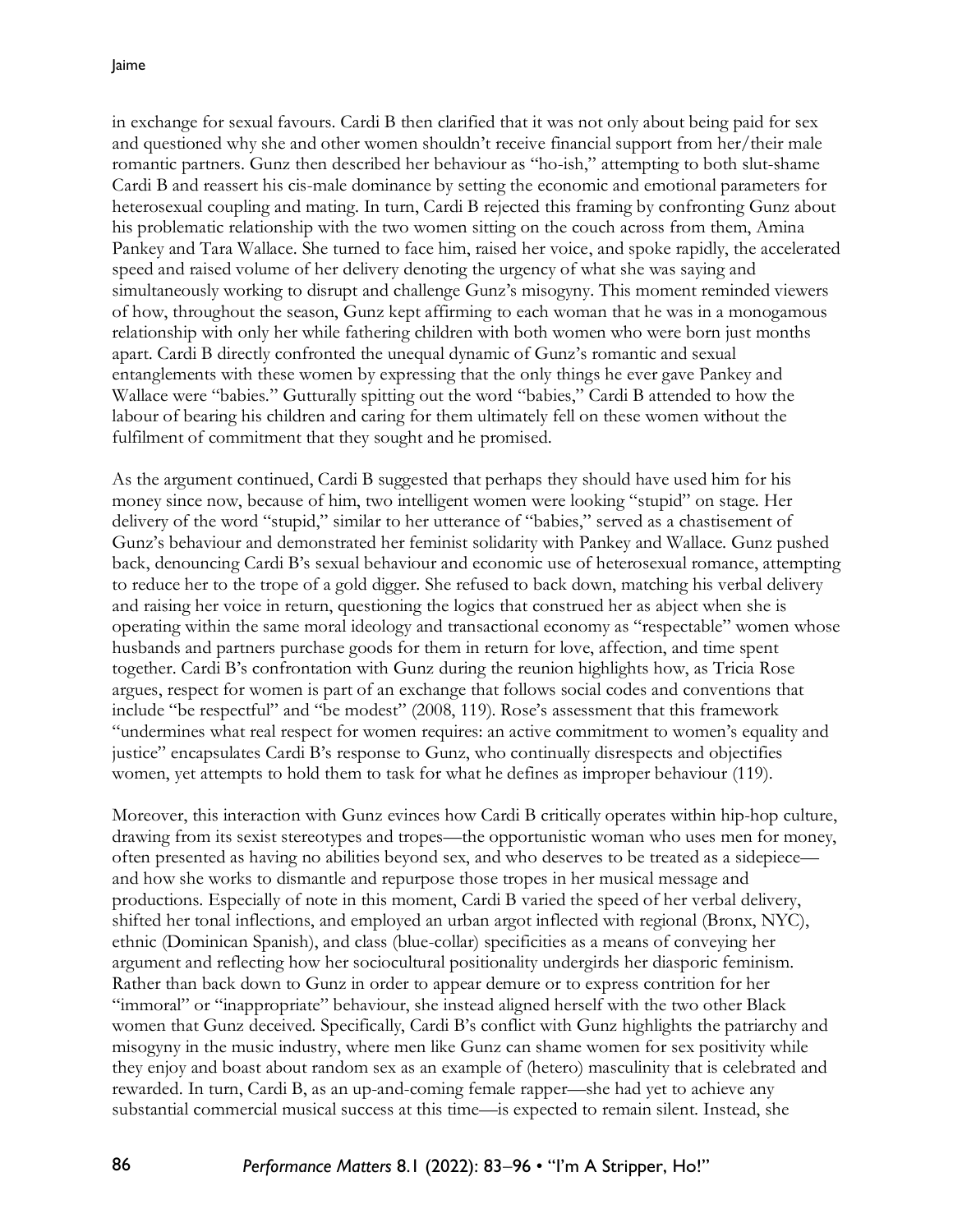refuses, enacting a ratchet feminism through her direct and unwavering verbal delivery that contests the codes and conventions of "appropriate" behaviour expected of women seeking to collaborate with more established male rappers and producers. To be clear, she was not calling out Gunz but rather the misogyny present in the music business, where only 2 percent of the top 100 songs in 2020 were produced by women, yet women of colour were almost entirely excluded from this category, as evidenced by an examination "of the 1,291 producer credits for the most popular songs in a 600-song subset since 2012, [and] only nine of them were for women of color" (Sisario 2021). The lack of female producers results in a hierarchical relationship that fosters an environment where women must acquiesce and not call attention to the behaviours of men in power, such as Gunz, even if it means they become complicit in maintaining the current power imbalance and that they might still be denied access to the resources necessary for their musical success.

#### **Ratchet Feminism: Get That** *Schmoney*

So, how does Cardi B go from Instagram sensation to Grammy Award–winning artist? Her role on *Love & Hip-Hop: New York* results in the release of her two independent mixtapes, *Gangsta Bitch Music, Volume 1* and *Gangsta Bitch Music, Volume 2*, followed by her breakout solo hit "Bodak Yellow." As the debut single from her album *Invasion of Privacy* and her first with top recording label Atlantic, "Bodak Yellow" topped the Billboard Charts for three consecutive weeks. Cardi B became only the fifth female rapper to lead the charts and just the second to do so with a solo song (the other is Lauryn Hill). "Bodak Yellow," a monolingual sensation where Cardi B raps entirely in English, serves as an anthem of feminist empowerment and an example of ratchet feminist sonics and melodies.<sup>3</sup> Cardi B lyrically engages with issues of gender, class, and sexuality, proudly claiming her previous work as a stripper and thereby challenging respectability politics while demonstrating her lack of investment in an aspirational, teleological, progressive narrative of "upliftment." Rather, in acknowledging her work within the sex industry, she chronicles and grounds her current success in her strong work ethic and immigrant roots. This track begins with a subtle snare drum downbeat and an ominous minor chord—*dun dun dun den dun dun* (pause) *dun dun dun den dun dun*—a sound crafted by a synthesizer whose understated quality accentuates Cardi B's bravado as she raps:

It's Cardi

(Ayy Said I'm the shit, couldn't fuck with me if they wanted to I don't gotta dance)

Said little bitch, you can't fuck with me If you wanted to These expensive, these is red bottoms These is bloody shoes Hit the store, I can get 'em both I don't wanna choose (Cardi B 2017)

Cardi B's lyrical braggadocio undergirds a track that does not include a melodic hook or familiar musical structure—there is no bass, for example—while working to create a ratchet soundscape that enables her to lay claim to her own musical space. She uses trap hi-hats and jumps on the synthetic 808 drum machine beats to complement her sexually explicit, raw, and deliberately abrasive message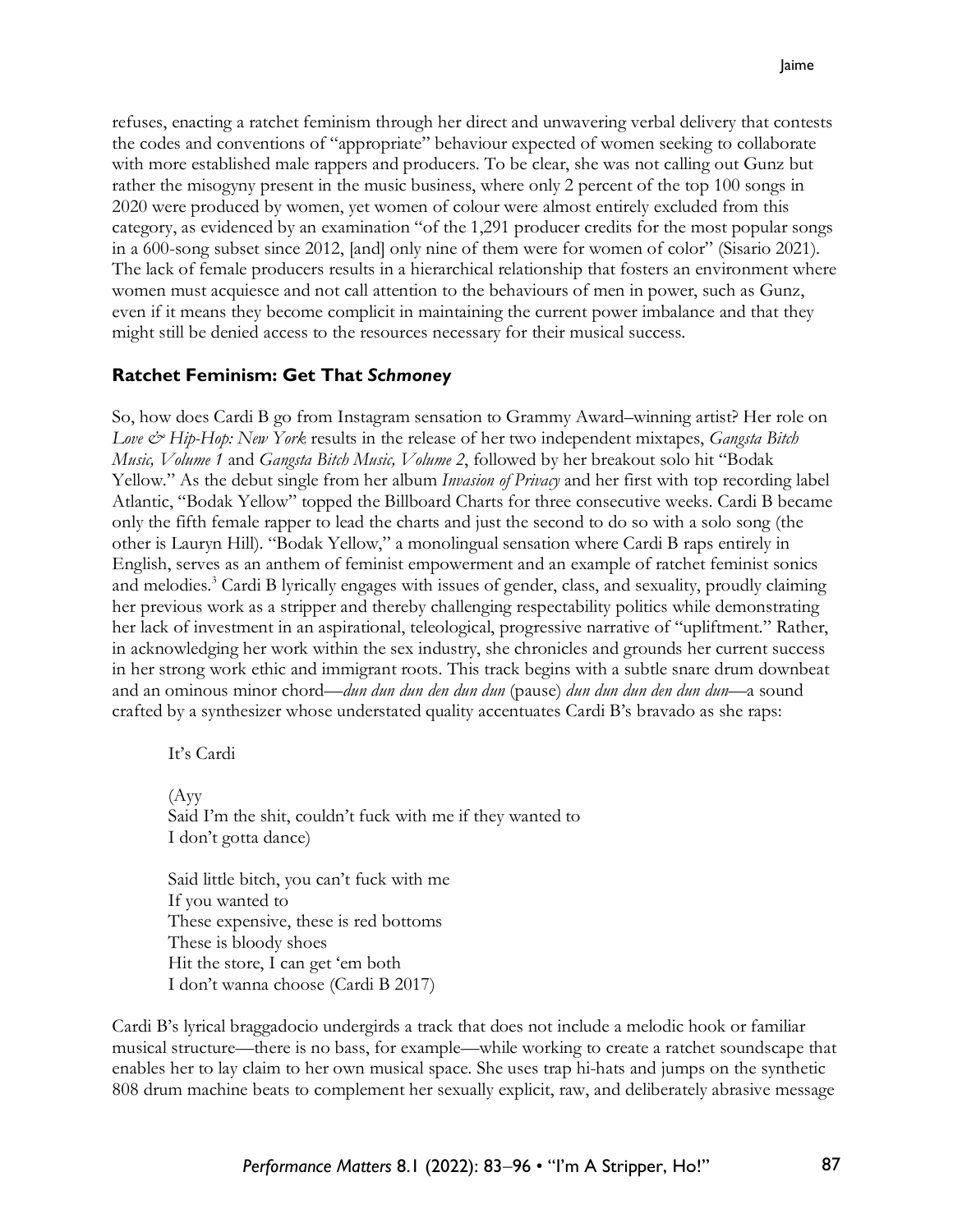of feminist empowerment. Instead of apologizing for her previous employment as a stripper, Cardi B celebrates it and uses the monetary compensation and goods purchased, rather than any form of class ascendancy, as evidence of her success. For example, the "red bottoms" mentioned in the track refer to the signature red bottoms of French designer Christian Louboutin's shoes, which range in price from \$700 to \$1000 or more. Here, Cardi B expresses that she has earned enough money to purchase more than one pair and how she no longer has to choose between one style or colour over another. The Louboutin red bottoms, in conjunction with the next line—"these is bloody shoes" frame her purchase as the result of hard work, the red blood adhering to the idiomatic expression of blood, sweat, and tears. Later in the song, Cardi B confronts those who continue to view her as "just" an exotic dancer:

Look, I don't dance now I make money moves Say I don't gotta dance. (Cardi B 2017)

While she clarifies that she is no longer a stripper and that she is a successful hip-hop artist, she importantly does not denigrate the exchange of money for titillation or sex, evidenced in later verses when she compares her vagina (she refers to it by the slang term "pussy") to a lake that a man wishes to swim in. She agrees to let him perform cunnilingus, but only if he purchases Yves St. Laurent for her, lyrically articulating a feminist position that refuses facile categorization and disrupts the familiar virgin-whore duality used to frame comportment for women, and especially women of colour. Cardi B's usage of "pussy" rather than "vagina" draws attention to how she deliberately uses language deemed vulgar as a tool for enacting agency over her body—both in how she refers to it and whom she chooses to share it with. Further, by brashly framing her exchange with the man seeking sex as entirely predicated on monetary compensation, Cardi B contests a narrative that rewards women with respectability if they engage in sexual acts with the hopes of securing long-term romantic coupling or possibly marriage. Through "Bodak Yellow," Cardi B expands on her sexpositive message initially affirmed in the Instagram videos she recorded while still employed as a stripper and also affirmed in her earlier argument with Gunz, who sought to denigrate her by referring to her as a ho. She further boasts about her monetary success when she raps:

be in and out them banks so much I know they're tired of me Honestly, don't give a fuck 'Bout who ain't fond of me Dropped two mixtapes in six months What bitch working as hard as me? I don't bother with these hoes Don't let these hoes bother me They see pictures, they say goals Bitch, I'm who they tryna be (Cardi B 2017)

Significantly, she uses these verses to position herself as the person whose success and persistence should be emulated rather than disparaged, thus positing herself as the aspirational template for female success and empowerment. She does not draw a distinction or cast a value judgment on how she earned and continues to earn her money, whether it be as a stripper or as a hip-hop artist.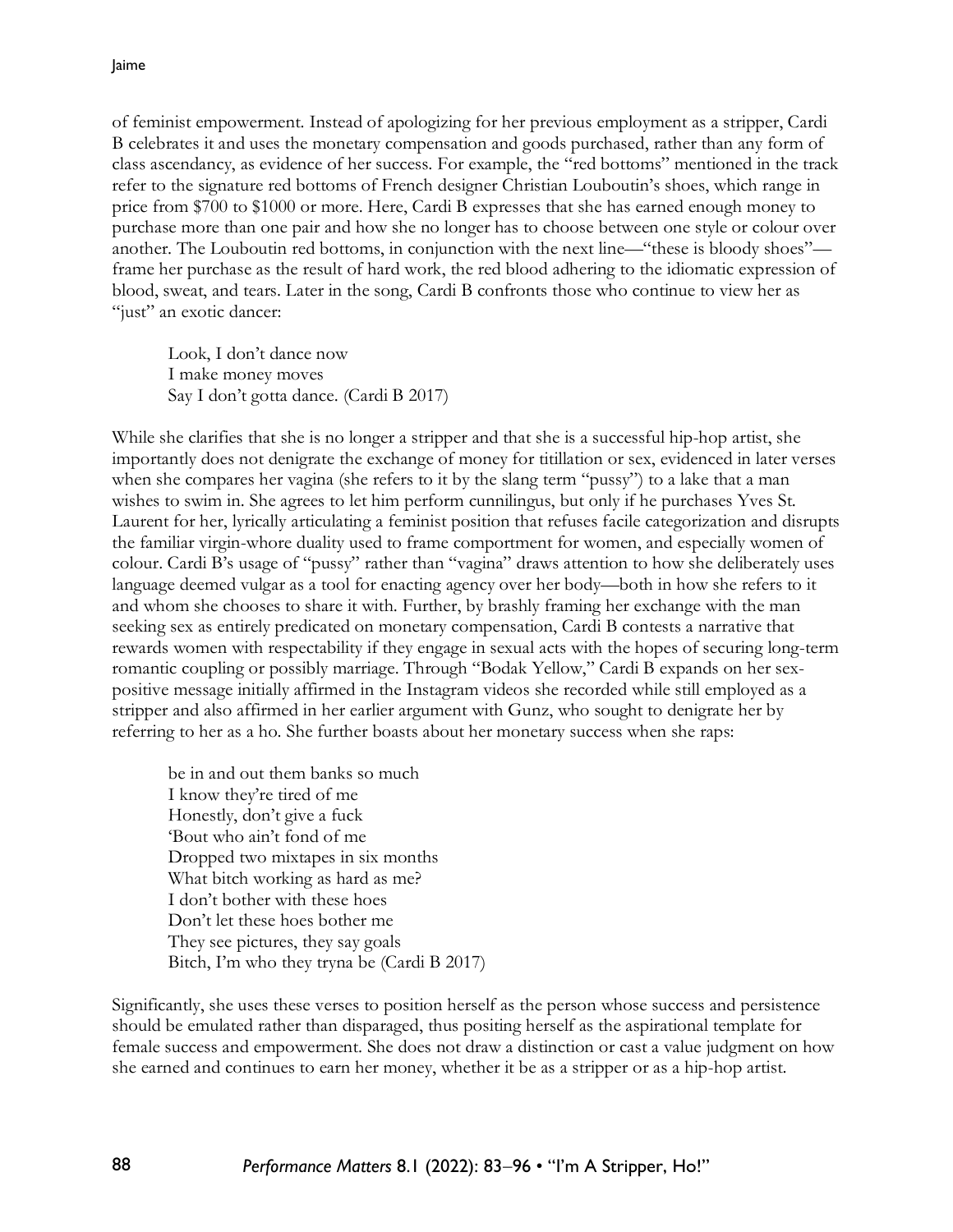### **Performing a Sonic and Visual Diaspora**

Alongside issues of sexuality, Cardi B's music showcases the relationship between race, class, and gender, as evidenced in the video for "La Modelo," her 2017 collaboration with Puerto Rican reggaeton trap artist Ozuna. In "La Modelo," she maps out a sonic and visual diaspora, specifically placing herself within Latin trap, a musical genre that combines Southern hip-hop with Dominican dembow and Puerto Rican reggaeton. Significantly, "the trap" in trap music initially refers to the neighbourhoods in Black Atlanta where drugs are sold on the street while also serving as a descriptor used by hip-hop artists who feel "trapped" in these same neighbourhoods under oppressive economic conditions. In "How New York Dominicans Helped Launch the Latin Trap Explosion," Matthew Ishmael Ruiz discusses how Latin trap began in New York City clubs by USbased Dominican singers and musicians, later migrating and enjoying a wide reception and subsequent circulation to and from Puerto Rico. Although similar to rap, trap differs in terms of production and reception, aesthetics and beats. Dominican rapper Lady Vixxen offers up the following:

In my opinion, trap is more commercial. You're rapping, but you're giving them all a bouncy flow to get people to vibe with you. Rap is something that you sit down and you listen to and you listen to the lyrics. [In trap] priority is on the swag. Trap is swag and rap is the lyrics. (quoted in Ruiz 2018).

What Lady Vixxen distinguishes here is the relationship between the lyrics, the rhythm and flow of the music, and the audience's consumption of each. The "bounciness" provides the listener with a danceable groove and a head-nod-worthy beat. The listener's corporeal response reflects how trap's bounciness makes audible the swag of both artist and listener. Trap's swag, its affective cool, is thus a sonic strategy where it's more about the music and the listener's ability to move to it than the lyrical emphasis of rap and harder forms of hip-hop. Yet that does not mean Latin trap represents a musical genre devoid of meaning or political content. While the lyrical swag and sonic bounce of trap music can easily result in a deemphasis of the lyrical content, one need only listen to the lyrics of recent releases such as "Yo Perreo Sola" by Latin trap superstar Bad Bunny or watch his videos and live performances to understand trap's potential as a vehicle for sonic intervention. In "Yo Perreo Sola," Bad Bunny adopts the voice of a young woman who chooses to twerk alone rather than subject herself to the objectifying male gaze as an articulation of feminist resistance. In the music video, he visually extends his feminist politics by dressing in drag, thereby challenging simplistic constructions of Latino machismo and masculinity. In subsequent live performances, he wears clothing that draws attention to the violent murder of a Puerto Rican transwoman. Through his musical and visual productions, Bad Bunny evidences how Latin trap, as a movement, "reflect[s] the struggles faced by many Latinx people within urban settings such as drugs, gang violence, relationships, fidelity, identity, and more" (Reyes 2019).

In addition, as a subgenre of bilingual reggaeton, Latin trap also enables an audience of any linguistic fluency to enjoy a song beyond its lyrical content while simultaneously allowing for English-Spanish bilingual audiences to participate in a musical experience that reflects their bicultural experience. In this regard, this bicultural experience necessitates an interrogation of the racial politics inherent in the production and circulation of trap music. In "How New York Dominicans Helped Launch the Latin Trap Explosion," Ruiz (2018) highlights the emphasis placed on White Latinidad, marketed as Puerto Rican, as opposed to the Afro-Latinidad symbolized by Black Dominican artists, as playing a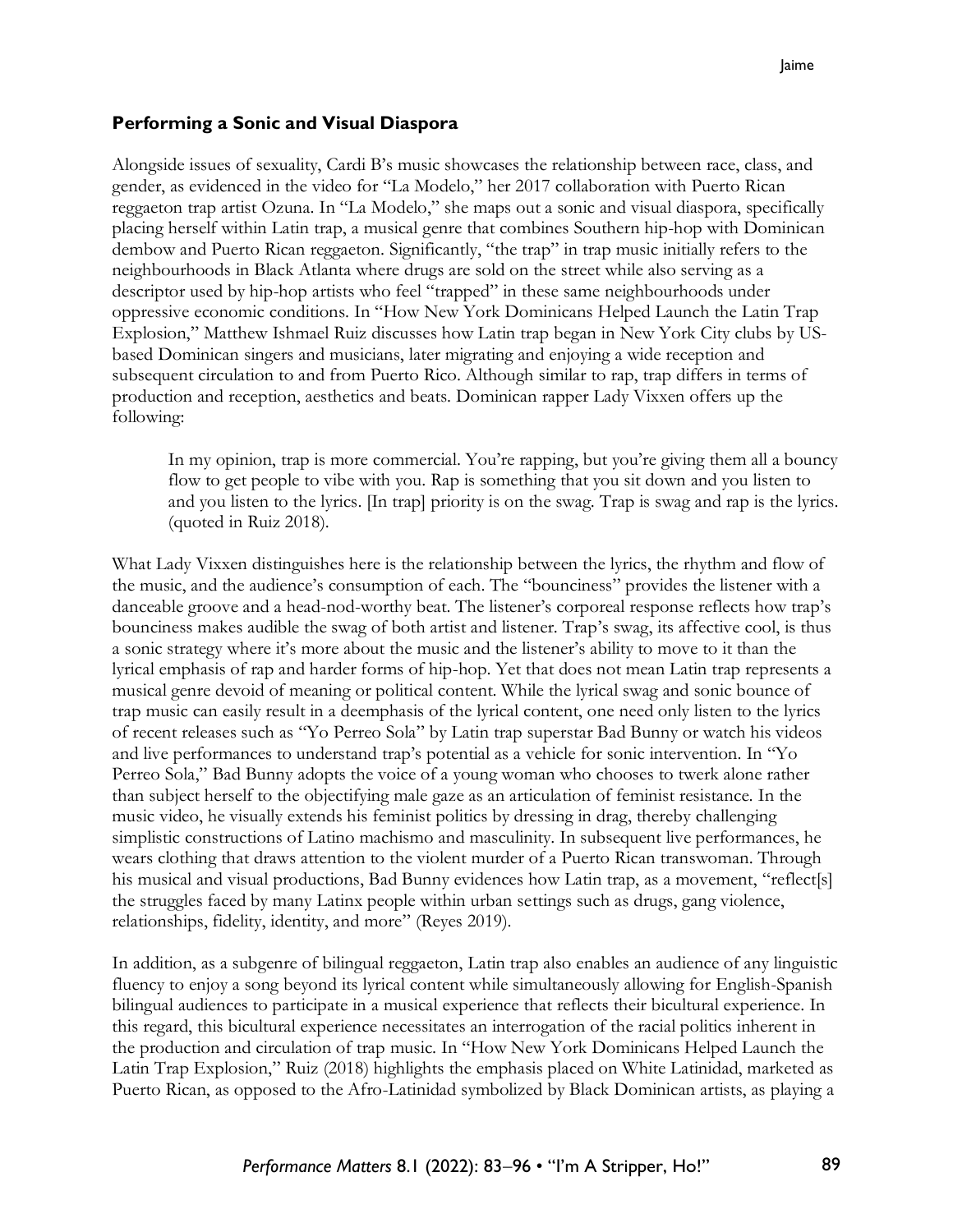key role in the production and circulation of trap. For example, artists like the Afro-Latino Ozuna, who is both Dominican and Puerto Rican, are urged to highlight only their Puerto Rican ancestry. What does it mean, then, to have Cardi B—a Dominican and Trinidadian from New York City who acknowledges her Blackness—collaborating on a trap song with Ozuna, whose music video is filmed in Jamaica? Especially within the genre of Latin trap? How does the music video for "La Modelo" visually and sonically engage with diaspora?<sup>4</sup>

I turn here to the opening scene of the video for "La Modelo," wherein the strum of a guitar chord opens up the video while the tracking numbers and the word "PLAY" on the top righthand corner suggest what will follow has been recorded on a VHS tape. Along with the 90s-era typography, this throwback feel is further evidenced in the white lines that cut across the screen intermittently, mimicking the experience of a VHS tape skipping or having tracking issues, visually interrupting the aerial shots of lush greenery. The camera lingers on a statue of the late reggae singer and international music icon Bob Marley, followed by shots of Jamaican flags everywhere. As the strumming stops for a moment, we are then greeted by the faces of two dark-skinned men, the first wearing a knit cap over his grey locs and a broad smile surrounded by a bushy white beard, with two beard locs hanging down. The second man sports a red bandana folded into a headband that pulls back his twisted, greying hair away from his face; he wears a striped polo shirt as he holds up three fingers on his right hand, then smiles. The musical interlude is brought to a close by a lengthy electric bass chord, while a series of neon-coloured triangles in bright colours—the type of geometric imagery characteristic of 1990s-era TV*—*serve as the backdrop to the "Ozuna, FT. Cardi B" branding. Following this moment, we are greeted by Black men, one of them smoking and holding the cigarette between his thumb and forefinger like a marijuana joint. The men knock on the door of a dwelling painted with red, green, and yellow horizontal stripes—the colours of the Rastafarian flag. The door opens, and out of it emerges Ozuna, wearing a bright and vertically striped polo with a matching hat, worn backwards. Underneath his hat, his hair is also in locs, and he proceeds to greet the men around him, slapping palms and gripping hands as he moves forward, and the camera pans out. Immediately following this, we are introduced to Cardi B, walking down the stairs of what looks like a mansion, a stark contrast to the setting of Ozuna's introduction.

Cardi B wears a red lace bodysuit with a gold lion's face emblazoned across the chest, a long, blonde weave, and red thigh-high boots as she saunters down the stairs. The lion serves as another visual marker situating the video in Jamaica—the lion of Judah was one of the titles of the Ethiopian Emperor Haile Selassie, whom members of the Jamaican Rastafari religion worship as the messiah. At the base of the stairs stand four women wearing jean pum-pum shorts, leaning to one side or the other, each with one hand on her hips. The women are all Black, both light and dark-skinned and of varying sizes; their dancing and clothing style are revealing and sexually suggestive. The women gyrate on screen, opening and closing their legs, thrusting their buttocks in the camera's direction, and swaying in time with the music. Their movements combine different forms of West Indian/Caribbean dance that include winding—the rhythmic rotating of the pelvis in a circular pattern; rolling—the fluid rolling of the hips in a wave-like motion; and hip ticking—moving the hips in time with the beat in a metronome fashion, reminiscent of the ticking hands of a clock. These movements draw from African dance forms that focus on isolating different body parts and operating in unison with polyrhythmic music. The isolation of the hips, the emphasis on the pelvis, and the accompanying leg lifts, all while wearing very short shorts, draw attention to the dancers' bodies and function as signs of their corporeal presence and bodily-based pleasure. Importantly, these movements also highlight the dancers' virtuosity, talent, physical strength, and labour. In turn, the song and the dancing work alongside one another to visually map the diasporic relationship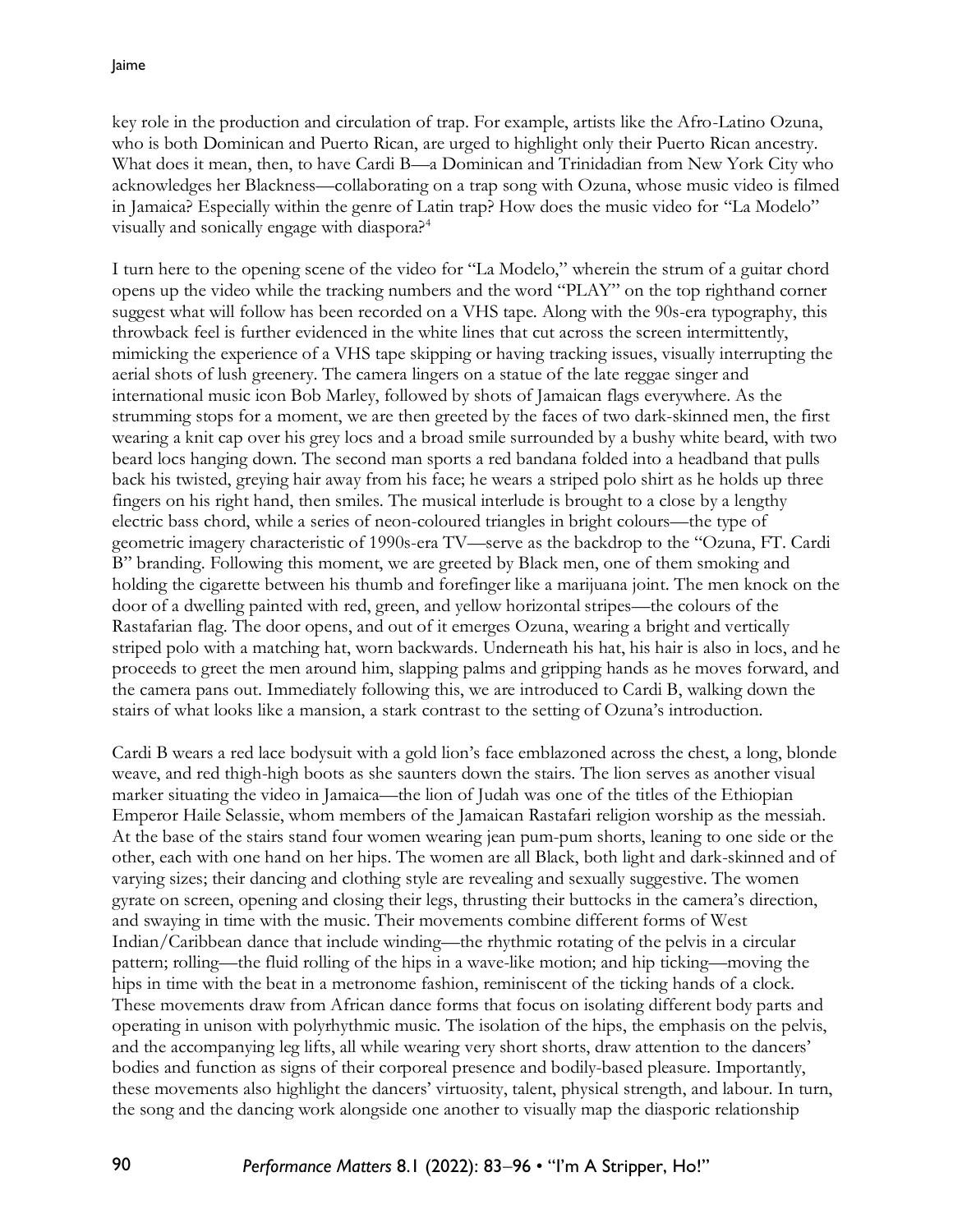between the island nations of the Dominican Republic, Puerto Rico, and Jamaica, as well as Cardi B's home space of the Bronx/New York City.

The video continues with Ozuna and Cardi B alternating verses and performing in Spanish, yet three-quarters of the way through the song, Cardi B shifts from Spanish to English and begins rapping while staring directly into the camera, in a manner both assertive and defiant. The dancers either stand alongside Cardi B, dance alone in one of the mansion rooms, or participate in the party scene toward the end of the video. They operate as complementary to Cardi B and the action onscreen rather than as objects to be gazed at as they dance with fellow partygoers, refusing to be placed on display and objectified for male gratification. For example, these women alternate between dancing in a circle, with Cardi B and Ozuna shifting in and out of the centre of the frame, to dancing in pairs next to each other and then to partnering at a distance with men who are also dancing, as opposed to merely observing the women as they perform. Their constant movement looking at and away from the camera, and their solo, group, and partnered dancing with men disrupts common visual representations of women in music videos. The dancers are not so much looking at the camera nor performing for it—they are dancing to the music and the camera "happens" to record them. The smiles and looks of pleasure function as forms of resistance, and the women don't direct their gaze at the camera or at their dance partners for extended periods—be they male or female—their primary focus is unmistakably on the music and their bodily enjoyment of it. The dancers' movements are analogous to Cardi B's linguistic code-switching, her moving back and forth between English and Spanish, and her shifting between rapping and singing. These complementary flows work together to create a sonics that situates this musical collaboration within the genre of Latin trap, musically framing Cardi B within both a geographic and aural (Afro-) Caribbean diaspora.

## **"All I Really Wanna See Is the (Money)"**

Cardi B continues her engagement with money, class, diaspora, and ratchet feminism by mapping her trajectory as an artist in the song and video for her 2018 track, "Money." The song begins with a piano downbeat as Cardi B raps the following lyrics:

Look, my bitches all bad, my niggas all real I ride on his dick, in some big tall heels Big fat checks, big large bills Front, I'll flip like ten cartwheels Cold ass bitch, I give broads chills Ten different looks and my looks all kill I kiss him in the mouth, I feel all grills He eat in the car, that's meals on wheels (Woo!) (Cardi B 2018)

Video viewers are then greeted by the following imagery: a stripper twirling on an invisible pole in an empty, Victorian style room, Cardi B standing centre-frame, flanked by six dancers on either side of her, while wearing a long black skirt with a black-and-white striped open jacket, exposing her bare cleavage. The jacket's exaggerated collar extends behind Cardi B into a Byzantine-style headpiece that halos her head, which is covered by a short black wig. The women surrounding her wear large black fascinators and open black blazers that expose their breasts and nipples, adorned with white lapels, and black stockings and garter belts. Three women are sitting on each side of Cardi B, and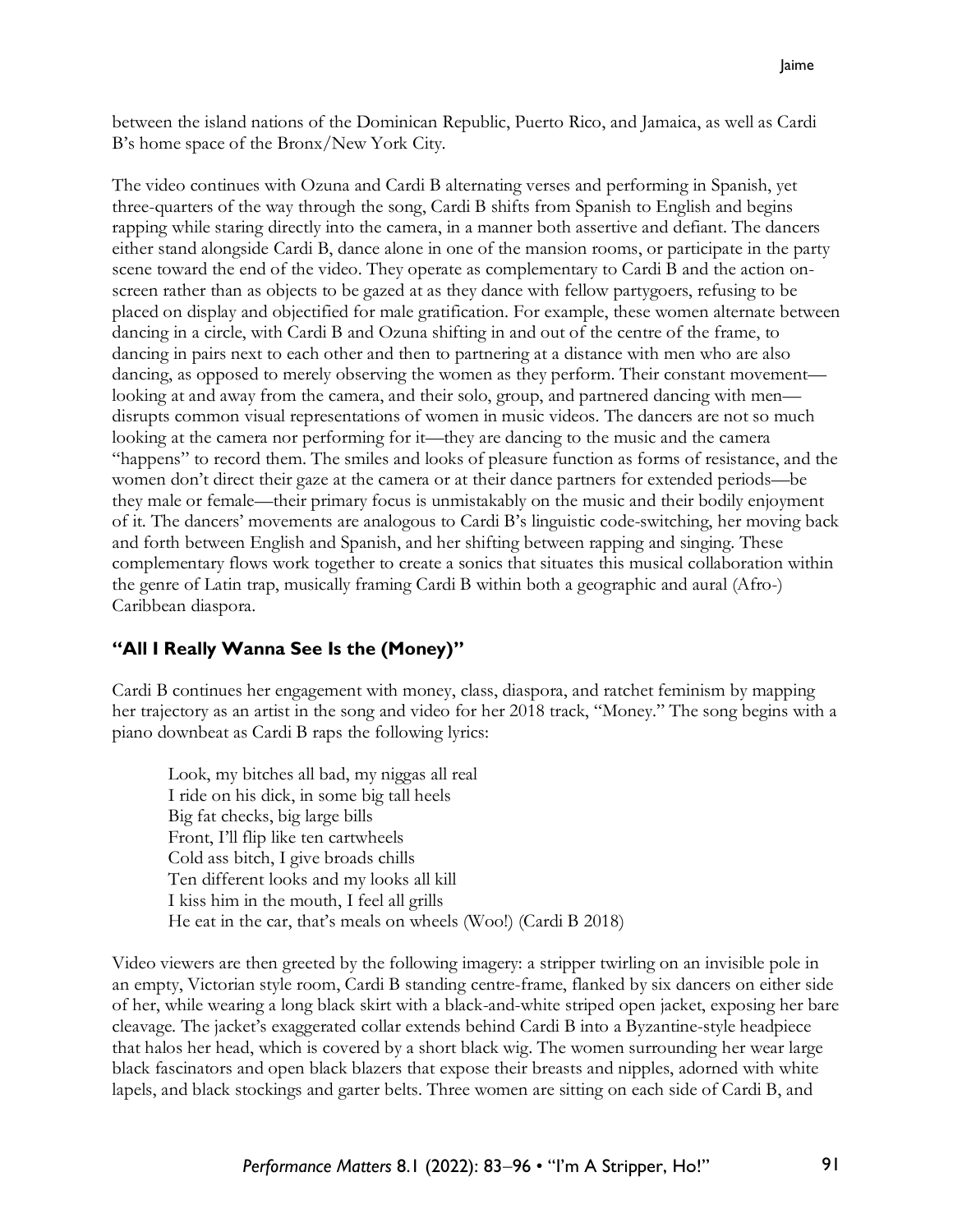Jaime

three are standing behind those seated. The women are of all different shades, and they stare, unsmiling, straight ahead. While the snare drum's beat reverberates throughout the otherwise empty room, Cardi B's rapping centres her and the women's presence, a direct challenge to their erasure in the multiple historical eras represented. The room functions as analogous to hip-hop, with Cardi B as the marker for a markedly diasporic, ever-present female presence. Further, her verbal articulation allows her to assume a position of power over the women who surround her, instructing their gaze to the woman dancing on the invisible pole. Through her lyrics, Cardi B claims ownership over the term "bitch," reappropriating the word from its regular pejorative use by male rappers, when she begins her flow with the emphatic, "Look, my bitches all bad." She then proceeds to assume the physical posture usually occupied by these men by standing at the centre of a group of scantily clad women (Cardi B 2018). Calling these women "bad bitches" operates as an honorific, exalting the women's presence and agency, as Cardi B situates herself within an anti-sexist hip-hop legacy by redefining terms of sexist abjection to signify Black and Latina empowerment.

The video then presents Cardi B in a jewel-covered, gold-sequined bodysuit with a low neckline, sporting a matching gold headdress similar in structure to the one worn by the Ancient Egyptian Queen Nefertiti. Cardi B wears this outfit seated in a glass museum case, placed in the same room as before. Here, Cardi B functions as a museum object; as she leans back in the case, the camera zooms out to show many of her previously worn, recognizable outfits on display. The soundtrack for this moment includes the emphatic piano downbeat and Cardi B's staccato and forceful lyrical delivery. She reconfigures the dynamics of museum exhibits, sonically disrupting a museum etiquette predicated on hushed whispers, the light tapping/clicking of shoes as people walk from one display to another, and the classical music often filtered through speakers set to low, almost imperceptible volumes. Rather than muting herself, Cardi B vocally projects, directly meeting the gaze of anyone walking by her encased body, refusing her silencing. In simultaneously expressing herself visually and verbally, Cardi B controls and curates her positioning as she dances and poses in the glass case; she frames herself, her body, and her outfits as art canonical. Yet, in spite of her costuming, Afrocentricity isn't really at work here. Cardi B invokes Egypt not to position herself within Afrocentric ideologies of humanity's origins but to become a museum artifact similar to the Egyptology of Michael Jackson's "Do You Remember the Time?" music video or Beyoncé's concert film *Homecoming* and photoshoots where she visually references a Yoruba mythology. Thus, Cardi B's costuming enables her to capaciously position both herself and her wealth among iconic artistic/historic eras celebrated by white society and within a specifically Black musical legacy of greatness.

The video transitions from Cardi B as a museum object/art installation under dim, nighttime lighting to Cardi B in the daylight, the room converted to its original set-up. The viewers once again see the stripper twirling on the invisible pole as Cardi B stands with the original twelve women. She raps:

I like boardin' jets, I like mornin' sex (Woo!) But nothing in this world that I like more than checks (Money) All I really wanna see is the (Money) I don't really need the D, I need the (Money) All a bad bitch need is the (Money) (Cardi B 2018)

Here, Cardi B expresses her enjoyment of luxury and sex while affirming that, more than anything else, she appreciates "checks." These checks are her compensation, the money she earns as a result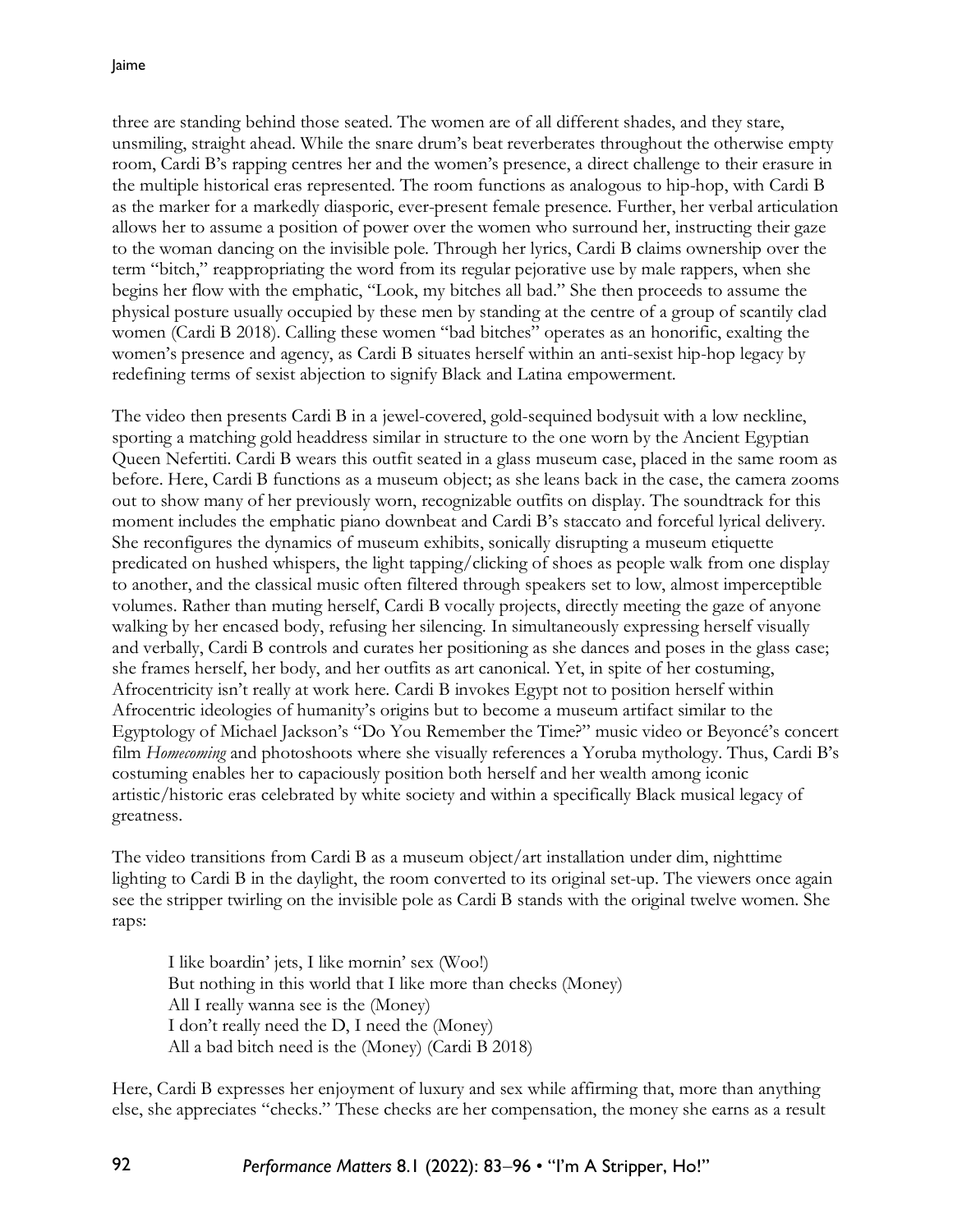of all of her hard work. Her delivery of the line "But nothing in this world that I like more than checks" operates as a call and response between her and another woman, who responds "money." Cardi B positions herself as being in conversation with other women who similarly seek to be paid for all types of labour, and on their own terms. The scene then shifts to a bank, dimly lit and full of customers, while one of the women from the opening scene—still wearing an open blazer, fascinator, and garter belt with her backside exposed—walks with a briefcase to a bank teller to deposit more of Cardi B's money (Cardi B 2018). This moment pertains to the lyrics in this song and also harkens back to Cardi B's line regarding her frequenting of banks in "Bodak Yellow." As the camera pans from the scene of the woman dropping off the briefcase to the bank teller, the next frame includes an image of Cardi B wearing her bejewelled bodysuit and headdress, squatting on a circular, swivelling platform. No longer a museum piece on display behind glass, this iteration of Cardi B positions herself within the bank's safe, a protected commodity always and already increasing in value.

In a subsequent scene, Cardi B sports a blonde wig/weave, long hair piled high atop her head, wearing a black ball gown with the chest exposed as she cradles a nursing infant to her breast. This child stands in for her daughter Kulture Kiari Cephus.<sup>5</sup> Cardi B's delivery of the following lines references her new status as a mother and enables her to express her economic autonomy as a parent:

I got a baby, I need some money, yeah I need cheese for my egg (Cardi B 2018)

Whereas prior to becoming a mother, Cardi B affirmed living off a man and having him pay her rent, such as in the *LHHNY* reunion special and her Instagram videos and lyrics, motherhood seemingly shifts her out of mercenary financial transactions and mercantilism as she re-imagines herself as, and with, lucre. She repositions herself as a sex-positive, agentive symbol of motherhood while drawing on religious iconography. For example, Cardi B holding a baby in the video proves reminiscent of the Virgin Mary holding the baby Jesus to her chest within Christian imagery. In turn, the Virgin Mary becomes linked to the sex-negative, reserved behaviour demanded of women when positioning them within the virgin/whore binary. Rather than adopting the sonics and appearance of respectability as signified by the quiet, modest Virgin, Cardi B appropriates this imagery, recontextualizing it through her brash vocal performance. In referring to her daughter Kulture as an egg and money as cheese, Cardi B invokes her own maternal imagery through a particular classinflected Black vernacular.

Further, Cardi B appears on screen with her breast partially exposed as she briefly nurses the baby before the video shifts abruptly to her dancing in another revealing outfit in the bank, throwing dollars, and then patronizing a strip club. In the strip club, Cardi B is both customer—dressed in a strapless gown with an oversized hat—and stripper. Thus, she is both served and servant. She sits at the bar, watching a version of herself as the video cuts between the different locations and iterations of self-stylings, symbolic adornment, and costumes. Here, Cardi B challenges the aspirational logics imbricated in the politics of respectability, though leaving firmly in place the hyper-capitalist imperative of most commercial and successful hip-hop lyrics and artists (Jay-Z, Kanye West, and Drake are well-known and theorized examples). She narrates and embodies a diasporic and multivalent Black womanhood that links the stripper to the mother, to the treasured art object, to sequestered wealth. She refuses a teleological performance, however, as she moves back and forth between strip club, gallery, and bank. Whether dancing on a stripper pole, wearing couture gowns,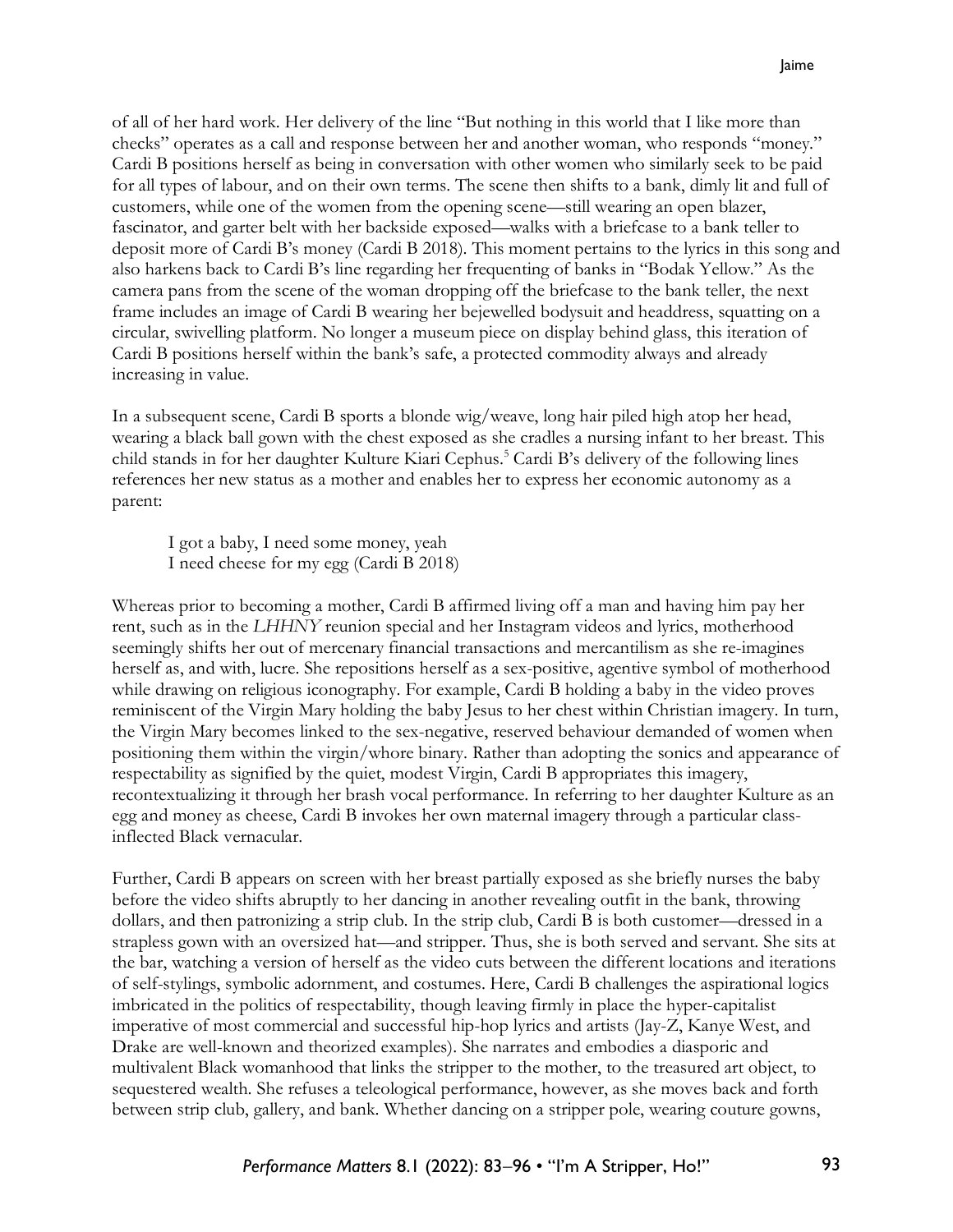or nursing her child, Cardi B's investment lies in making music and money so that she and Kulture might not only survive but thrive. In "Money," she presents herself as object and subject, money and money maker, mother and stripper whose being eschews dichotomies such as mother/whore, client/stripper, commodified object/desiring subject. She engages with hyper-capitalism while pushing the audience to understand how the money is earned and examine the economic underpinnings of social critiques judging those who perform labour that refuses adherence to politics of respectability. Cardi B plays with those same politics while actively working to disrupt them sonically and visually, regardless of medium or performance genre, as evidenced even further by her appearance on *The Tonight Show with Jimmy Fallon* months before the release of "Money" and the birth of her daughter.

## **Sounding "Hood": Cardi B on** *The Tonight Show*

In April 2018, late-night talk show host Jimmy Fallon interviewed Cardi B for his program, *The Tonight Show*. Cardi B wore a peach silk pant and blazer set with a thin, white, almost transparent top for her appearance on the show. The long-haired wig she wore was dyed a complementary shade of blonde, and her nude-toned make-up completed her look, which served as a visual marker of her economic success and class ascendancy. Sitting on *The Tonight Show* couch, Cardi B visually articulated a "respectable" and rich version of herself that contrasted her earlier Instagram videos, her appearance on *Love & Hip-Hop: New York,* and the overtly sexual imagery she performs in her music videos. Yet what I continue to find most compelling about this interview is Cardi B's aural and sonic refusal of the so-called progress narrative expressed by her dress. For example, following Fallon's introduction, he informed her that she was to translate two of her famous catchphrases: two versions of eeeeooowwww! and okuuuuuuurt! Cardi B went on to define eeeeooowwww as both a "sad, cat sound" and a more guttural expression when enunciated at a higher register (*The Tonight Show Starring Jimmy Fallon* 2018). She explains that it can be used as vocal punctuation, connoting celebration and affirmation when performed one way, and the phrase can also be deployed when hearing news that is not particularly exciting. "Okuuuuuurt" also changes in definition depending on pronunciation and tone, ranging in meaning from a reaction to someone calling another person out to a slower, softer sound, reminiscent of "a cold pigeon in NYC" (*The Tonight Show Starring Jimmy Fallon* 2018.) Her delivery of these phrases is playfully pedagogical while putting both Fallon and the audience on notice—demure clothing aside, Cardi B is *still* Cardi B, and her mode of speech is not going to change. She deliberately does not tone down her "hoodness" but rather uses it to disrupt expectations of propriety put forth by her clothing. She introduces an ethnically and racially marked vernacular while explicating its nuances. Each expression varies in meaning depending on vocal inflection and tone, challenging audiences beyond her own vernacular communities to hear the sophistication of slang and expropriated hood speech. Hers is not an aspirational progress narrative predicated on moving up and away from her class-based, ethnically and racially marked geographies, but one wherein she continues to bring those experiences and ways of being into dialogue with her current reality as generative sites for articulating her ratchet, feminist politics. Specifically, in crafting cultural productions, Cardi B consistently pushes listeners and viewers to reimagine feminist practice. Through her movements between different geographies, languages, and musical genres, Cardi B carves out space for unapologetically expressing subaltern subjectivities, for challenging the politics of respectability through her lyrical and sartorial deliveries, and for subsequent performances that audibly and visually disrupt facile categorizations.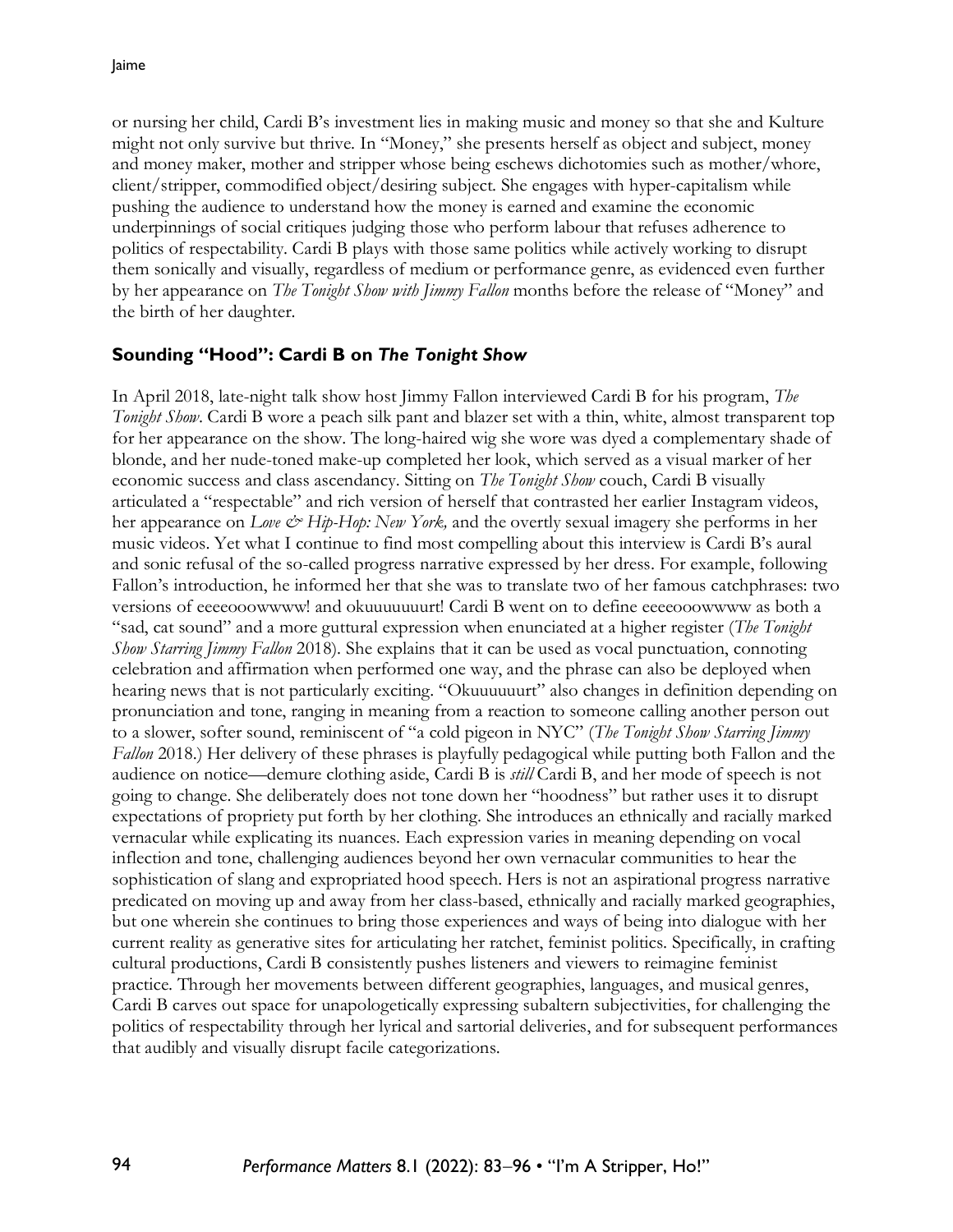### **Notes**

1. *Love & Hip-Hop: New York (LHHNY)* is the original version of VH1's television franchise focusing on the personal and professional lives of hip-hop performers, producers, and managers. Alongside New York, the franchise showcases performers in Atlanta, Hollywood, and Miami.

2. Cardi B has been accused of transphobia and homophobia due to social media posts in September 2018 (she later attributed the posts to a member of her team) and the track "foreva" from her first mixtape *Gangsta Bitch Music, Vol. 1*. She has since apologized, vowed to continue to educate herself, and reflected on her experiences as an openly bisexual woman who has confronted homophobia from her own family and community.

3. The video for "Bodak Yellow" has been called out by Arab feminists as problematically Orientalist. Although I do not explore Orientalism in this essay, I agree with Su'ad Abdul Khabeer who, in an article by Isha Aran, "The Charged, Complicated Racial Dynamics of Cardi B's 'Bodak Yellow' Video," argues that Cardi B's engagement with the Middle East in "Bodak Yellow" is more complicated than cultural appropriation. The taking on of another culture is about power and privilege, and Cardi B, as a Black woman, is disempowered both in the US and in the Arab World. For more on the relationship between hip-hop and the Middle East, see Khabeer (2016).

4. To be clear, Cardi B and Ozuna are not the first Latina/o/x artists to set their videos in Jamaica as a way to frame their sonic production as part of a longer diasporic lineage. Here I am thinking of the work of Vico C and El General.

5. Cardi B is married to rapper Offset from the rap group Migos. She gave birth to their daughter on July 10, 2018.

### **References**

- Aran, Isha. 2017. "The Charged, Complicated Racial Dynamics of Cardi B's 'Bodak Yellow' Video." *Splinter*, August 22, 2017. [https://splinternews.com/the-charged-complicated-racial](https://splinternews.com/the-charged-complicated-racial-dynamics-of-cardi-bs-bo-1798278601)[dynamics-of-cardi-bs-bo-1798278601.](https://splinternews.com/the-charged-complicated-racial-dynamics-of-cardi-bs-bo-1798278601)
- Cardi B. 2017. "Bodak Yellow." Recorded 2017. Track 4 on *Invasion of Privacy*. Atlantic Records, digital.
	- ———. 2018. "Money." YouTube Video, 3:25. December 21, 2018. [https://www.youtube.com/watch?v=zUOh09GoQgk.](https://www.youtube.com/watch?v=zUOh09GoQgk)
- "Cardi B Shows Up Peter Gunz." 2016. *Love & Hip-Hop: New York*, Season 6, episode 14. VH1. March 28, 2016. [http://www.vh1.com/video-clips/6qzjfc/love-and-hip-hop-new-york](http://www.vh1.com/video-clips/6qzjfc/love-and-hip-hop-new-york-cardi-b-shows-up-peter-gunz)[cardi-b-shows-up-peter-gunz.](http://www.vh1.com/video-clips/6qzjfc/love-and-hip-hop-new-york-cardi-b-shows-up-peter-gunz)
- Cooper, Brittney. 2012. "Disrespectability Politics: On Jay-Z's Bitch, Beyonce's 'Fly' Ass, and Black Girl Blue." *Crunk Feminist Collection*. January 19, 2012. [http://www.crunkfeministcollective.com/2012/01/19/disrespectability-politics-on-jay-zs](http://www.crunkfeministcollective.com/2012/01/19/disrespectability-politics-on-jay-zs-bitch-beyonces-fly-ass-and-black-girl-blue/)[bitch-beyonces-fly-ass-and-black-girl-blue/.](http://www.crunkfeministcollective.com/2012/01/19/disrespectability-politics-on-jay-zs-bitch-beyonces-fly-ass-and-black-girl-blue/)
- Higginbotham, Evelyn Brooks. 1993. *Righteous Discontent: The Women's Movement in the Black Baptist Church, 1880–1920*. Cambridge, MA: Harvard University Press.
- Khabeer, Su'ad Abdul. 2016. *Muslim Cool: Race, Religion, and Hip Hop in the United States*. New York: NYU Press.
- Lane, Nikki. 2019. "Representing Ratchet: Screening Black Lesbian Sex and Ratchet Cultural Politics." *The Black Queer Work of Ratchet: Race, Gender, Sexuality, and the (Anti)Politics of Respectability.* Washington, DC: Palgrave-Macmillan.